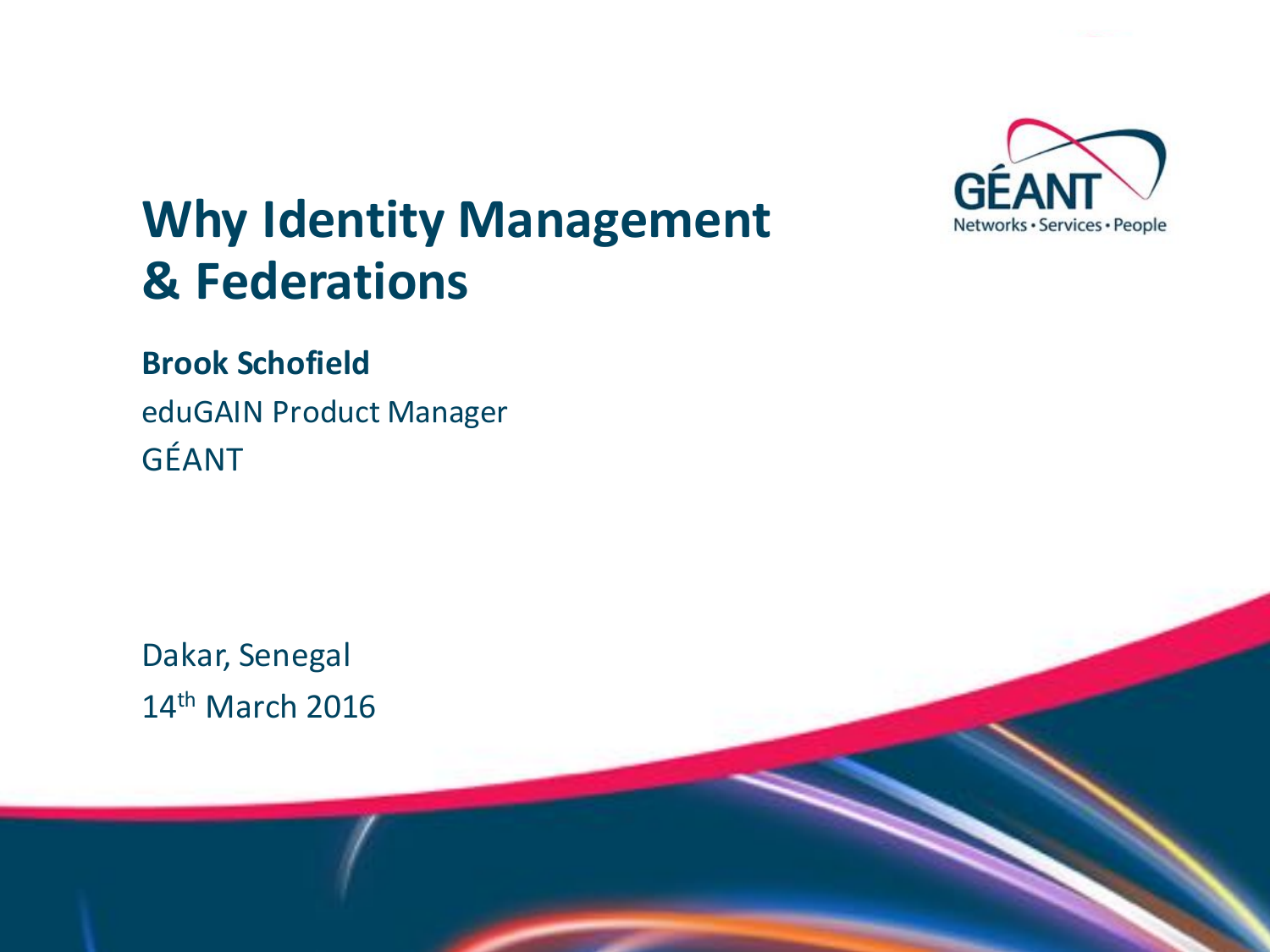

#### **The computer lab**



Image URL: http://www.fox.temple.edu/cms\_about-fox/technology/it/resources/computer-labs/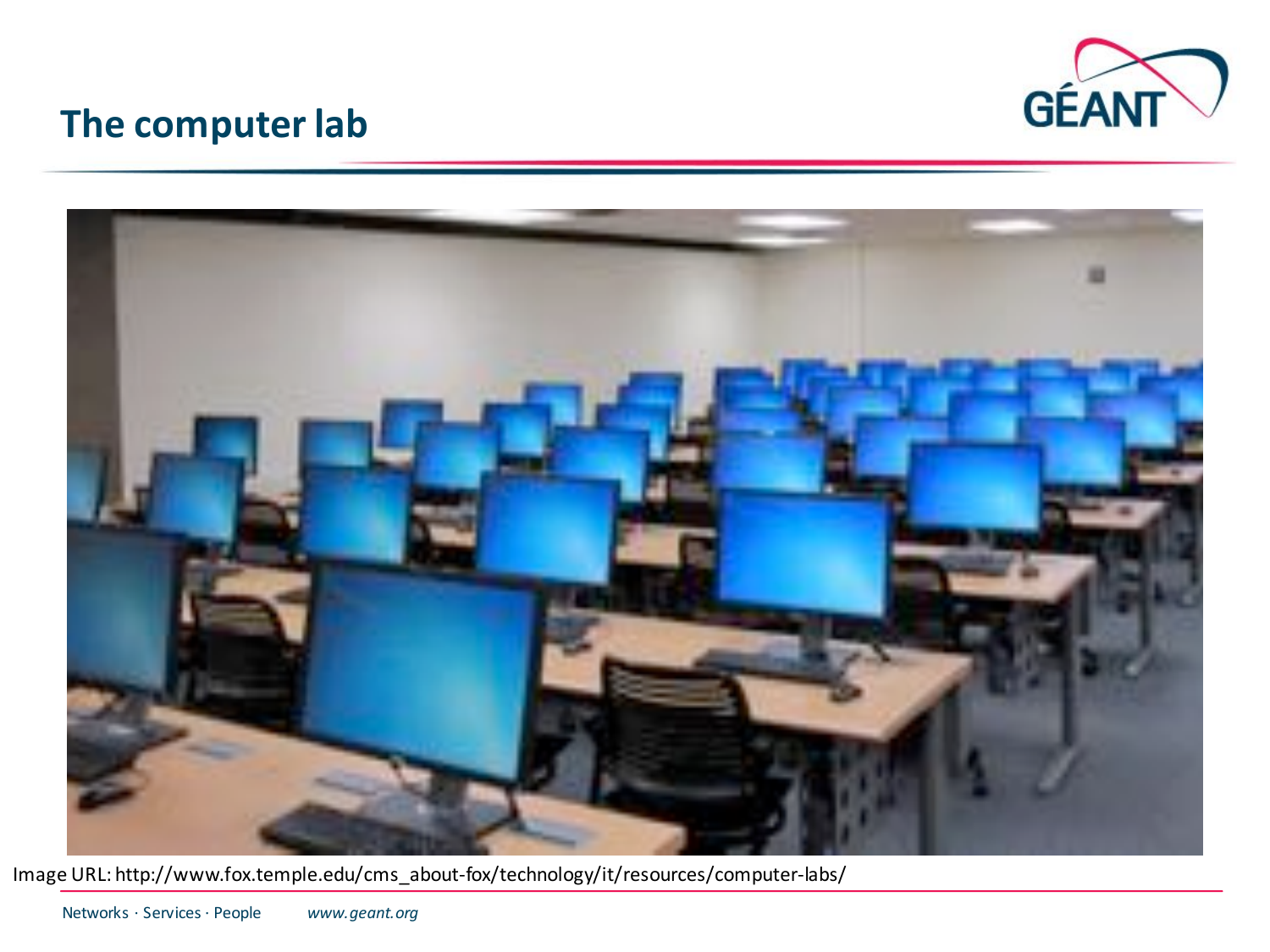#### **The Situation on Campus: Lots of Applications**





- Applications for students and researchers
- Applications require authentication and authorization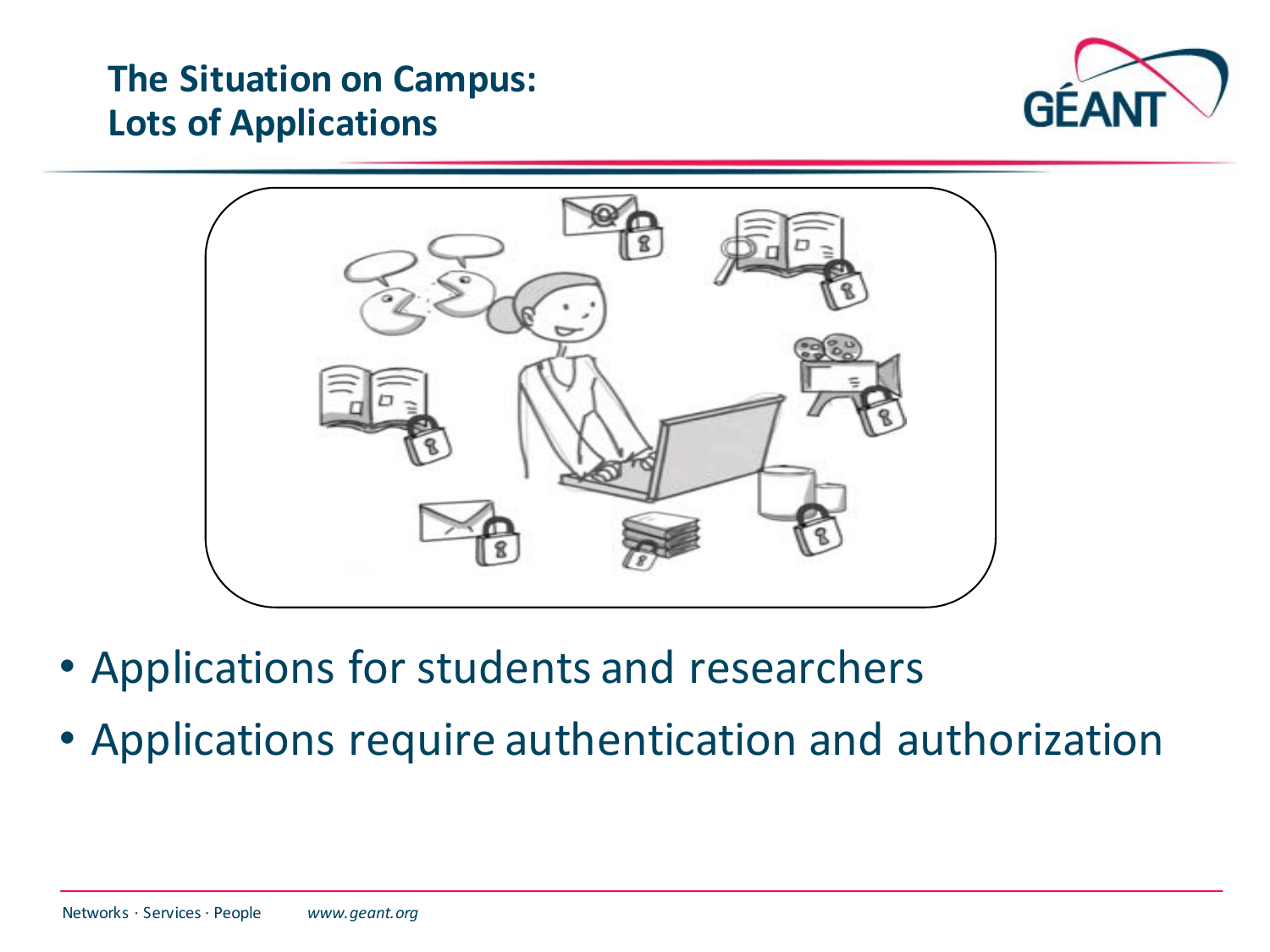- A solution to the exploding password systems
- Don't create "one more" in the hope that I will become "one less".
- Pick an existing one
	- /etc/passwd
	- Library Management System
	- Student Enrolment System
- Pick tools that match your skillset



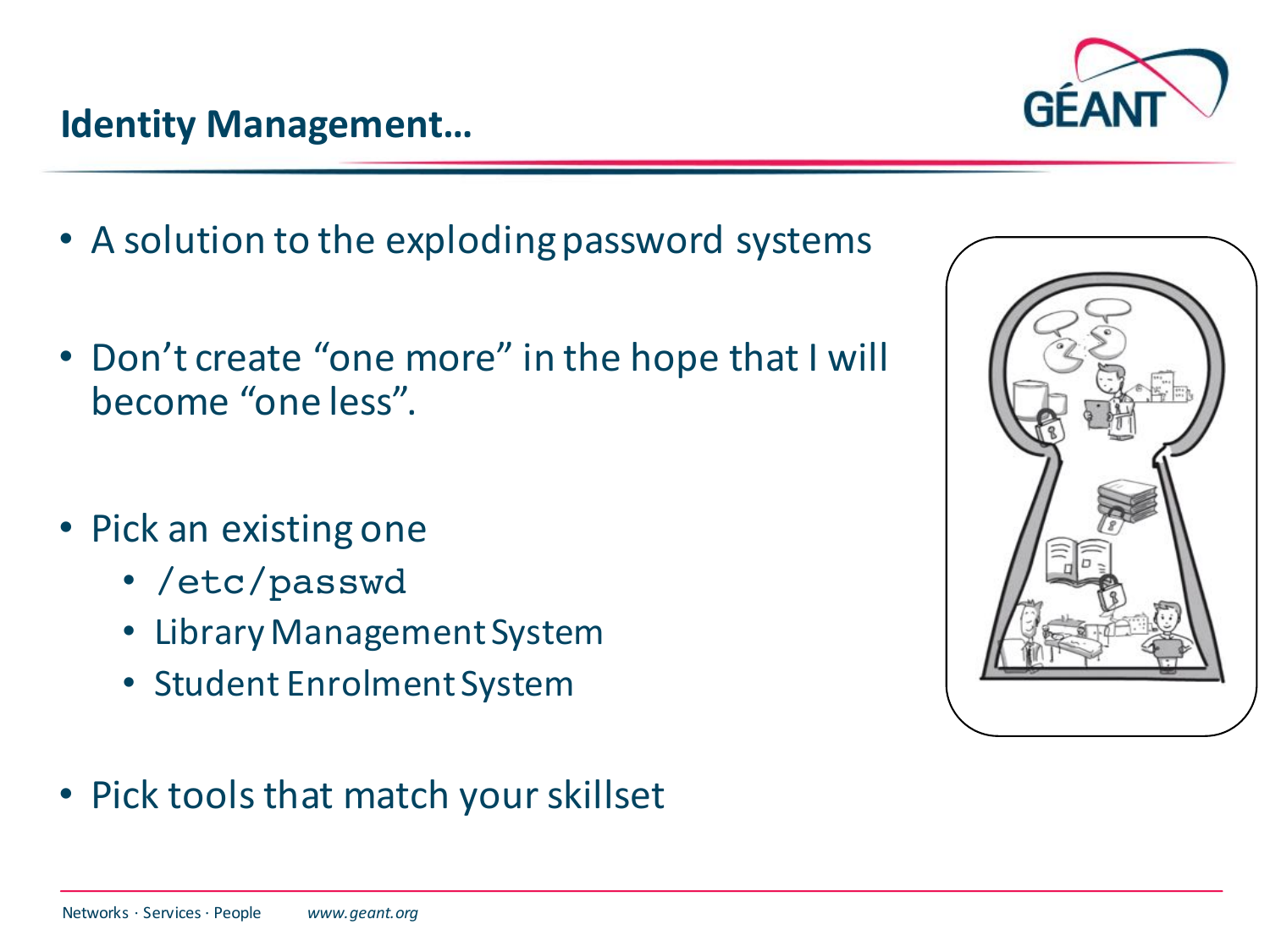#### **More that one choice is good...**

- simpleSAMLphp
	- PHP
	- Multi-lingual support
- Shibboleth
	- IdP is Java, SP is C/mod shib
	- Runs within Apache Tomcat/Java
- PySAML2
	- Python
- Benefits are greater than using LDAP.
- Many plug-ins or modules available for common tools.



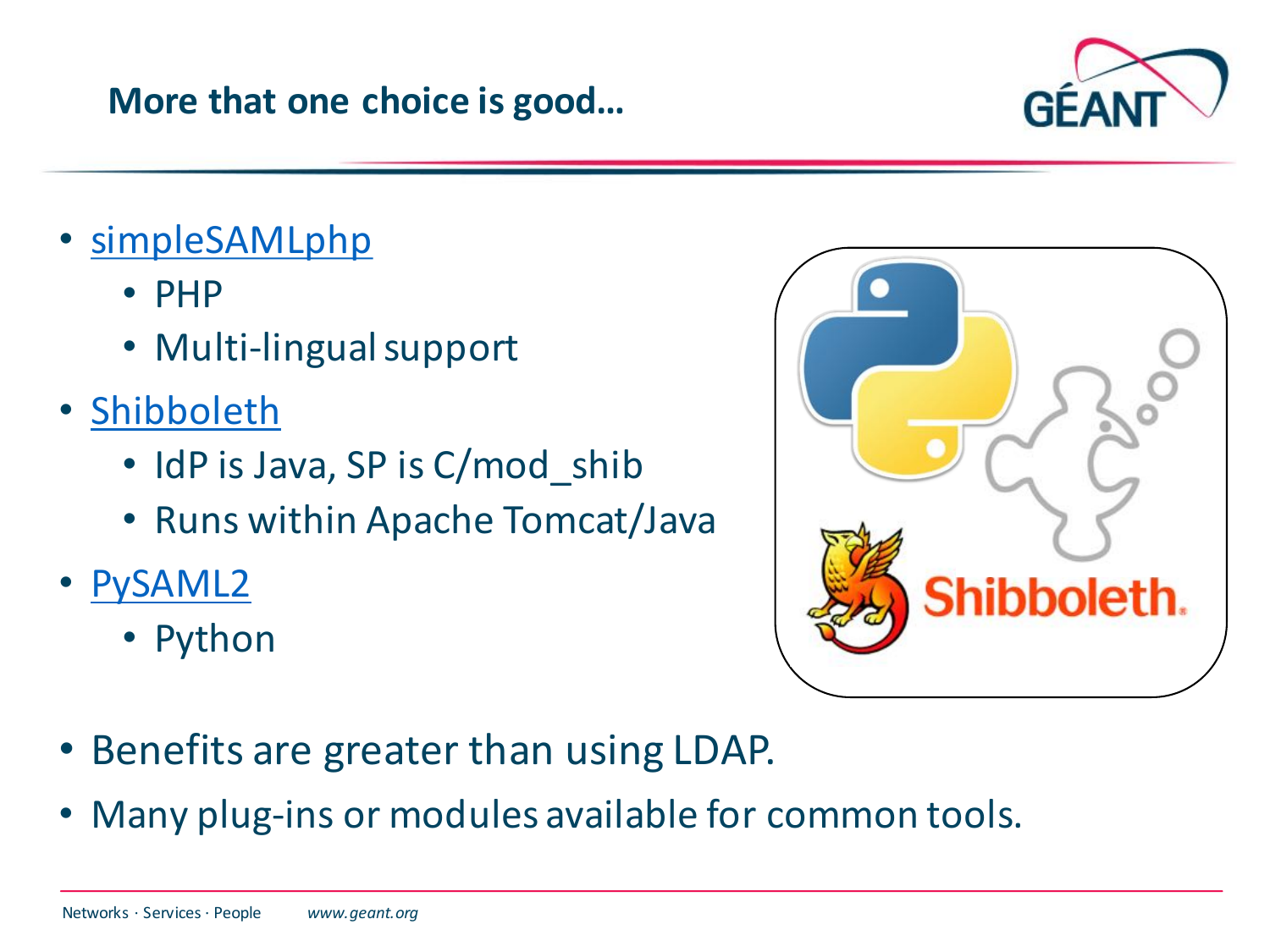### **What NOT to focus on?**

- Waiting until ...
	- NRENx has their federation in "production".
	- NRENy is a member of eduGAIN.
	- A "killer app" is found.
- "Other" or Future Federation Technologies
	- OpenID Connect + OAuth are being explored.
	- Hub & Spoke gateways already exist.
- Policy vs Technical
	- You can focus on one (or the other, or both).